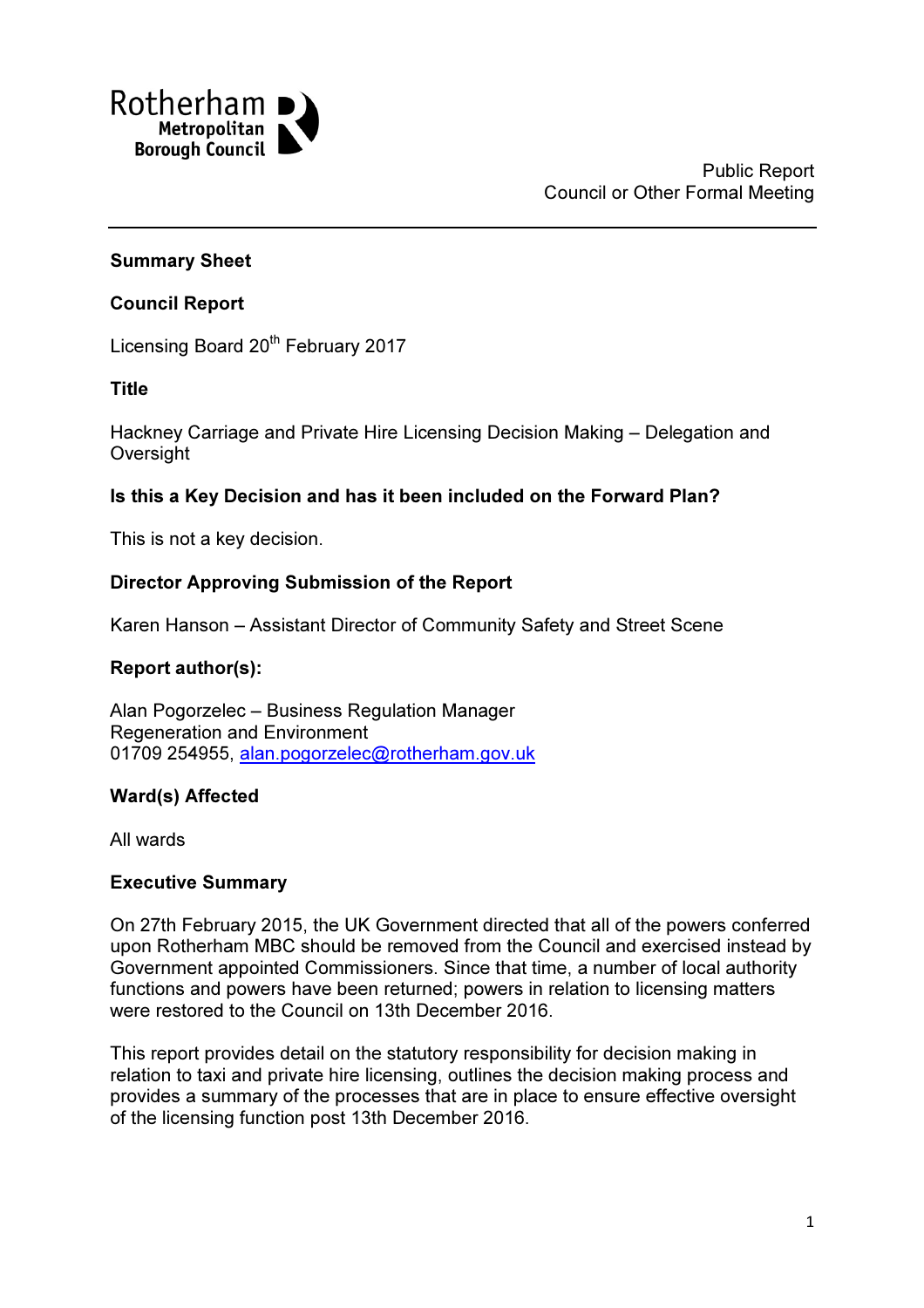# Recommendations

• That Members consider and approve the proposed scheme outlining the decision making and oversight processes related to Hackney Carriage and Private Hire Licensing.

# List of Appendices Included

Appendix 1 - Proposed scheme outlining the decision making and oversight processes related to Hackney Carriage and Private Hire Licensing.

## Background Papers

• None

# Consideration by any other Council Committee, Scrutiny or Advisory Panel

Not applicable.

# Council Approval Required

No.

## Exempt from the Press and Public

Not exempt.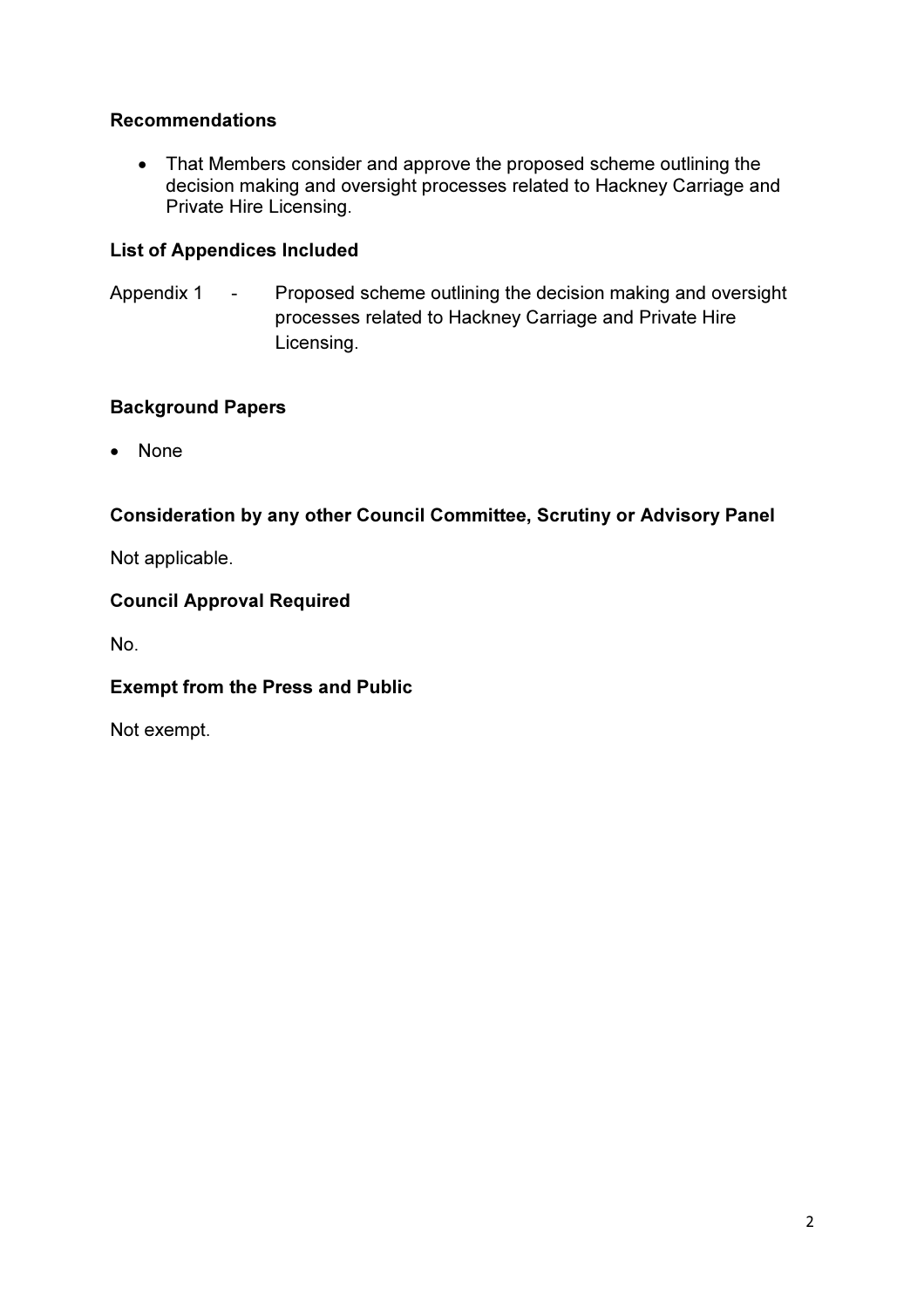# Title (main report)

Proposed amendments to certain fees charged in relation to vehicle licences

## 1. Recommendations

1.1 That Members consider and approve the proposed scheme outlining the decision making and oversight processes related to Hackney Carriage and Private Hire Licensing.

### 2. Background

2.1 Compliance tests in relation to licensed vehicles are currently undertaken on behalf of the council by Essential Fleet Services (EFS). The testing is delivered as part of the Corporate Fleet Management Contract, and the prices charged for the testing of vehicles are specified in that contract.

### 3. Key Issues

- 3.1 The Local Authorities (Functions and Responsibilities) (England) Regulations 2000 allocate responsibility for licensing functions to the Council (i.e. the elected members of the authority) and prohibit the Executive (i.e. the Cabinet or Members of the Cabinet) from exercising them. The Regulations specify that the following functions are allocated to the Council:
	- Power to license hackney carriages and private hire vehicles.
	- Power to license drivers of hackney carriages and private hire vehicles.
	- Power to license operators of hackney carriages and private hire vehicles.
- 3.2 The regulations state that the functions include the imposition of conditions; the determination of terms to which any licence is subject; and decisions whether and how to take enforcement action.
- 3.3 It is clear that casework decisions about licensing matters fall to the Council; however it is appropriate for wider consultation relating to the adoption of general and/or specific policies in relation to licensing to take place to include the Lead Cabinet Member responsible for Waste, Roads and Community Safety (which includes responsibility for licensing enforcement policy).
- 3.4 Although the matters referred to above are the responsibility of the Council, they are in practice delegated to the Licensing Board / Sub Committee – with further delegation to officers as appropriate.
- 3.5 The proposed scheme outlining the decision making and oversight processes related to Hackney Carriage and Private Hire Licensing.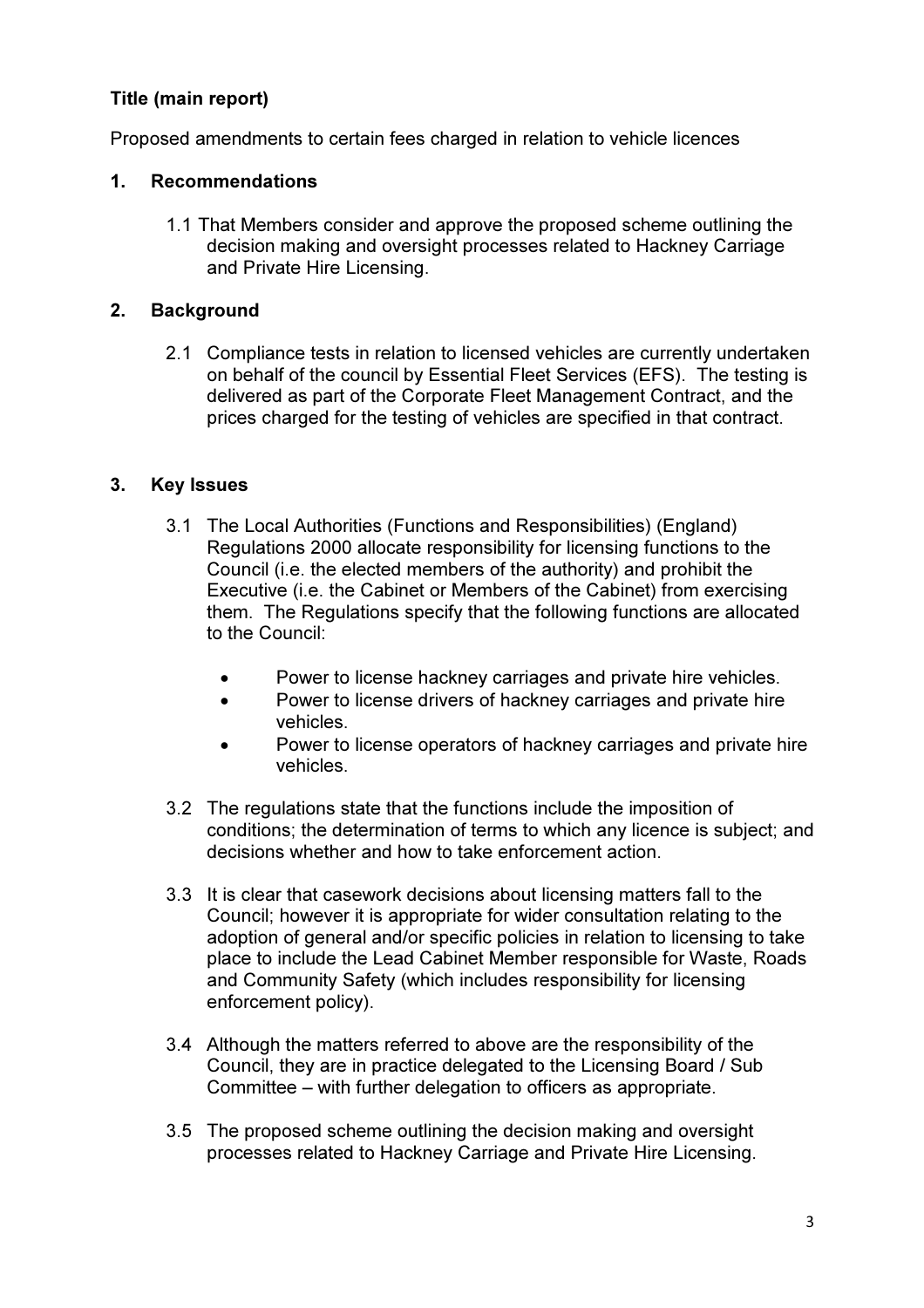# 4. Options considered and recommended proposal

4.1 Only one option is put forward for consideration, and it is recommended that this is adopted.

# 5. Consultation

5.1 Consultation on the scheme of delegation has been undertaken with Commissioner Ney and Councillors Ellis and Hoddinott. Further consultation will take place with all Members through appropriate forums.

# 6. Timetable and Accountability for Implementing this Decision

6.1 It is expected that the scheme outlining the decision making and oversight processes related to Hackney Carriage and Private Hire Licensing will be agreed at the Annual Council Meeting in May 2017.

# 7. Financial and Procurement Implications

7.1 None.

# 8. Legal Implications

8.1 Legal services will provide input during the development of the final proposal, and all legal implications will be identified during this process.

## 9. Human Resources Implications

9.1 There are no specific implications for children, young people or vulnerable adults introduced by this report.

## 10. Implications for Children and Young People and Vulnerable Adults

- 10.1 Both the Jay report into Child Sexual Exploitation (CSE) in Rotherham and the subsequent Corporate Governance Inspection led by Louise Casey CB identified issues, amongst which was the importance of having an effective taxi licensing service.
- 10.2 In order to ensure the Council's Licensing Service is effective, fit for purpose, and has addressed the concerns raised in Louise Casey's report; the following outcomes must be demonstrated:
	- All licence holders are "fit and proper" to hold licences.
	- Trained decision makers must make high quality, appropriate and timely decisions that protect the public from risk of harm.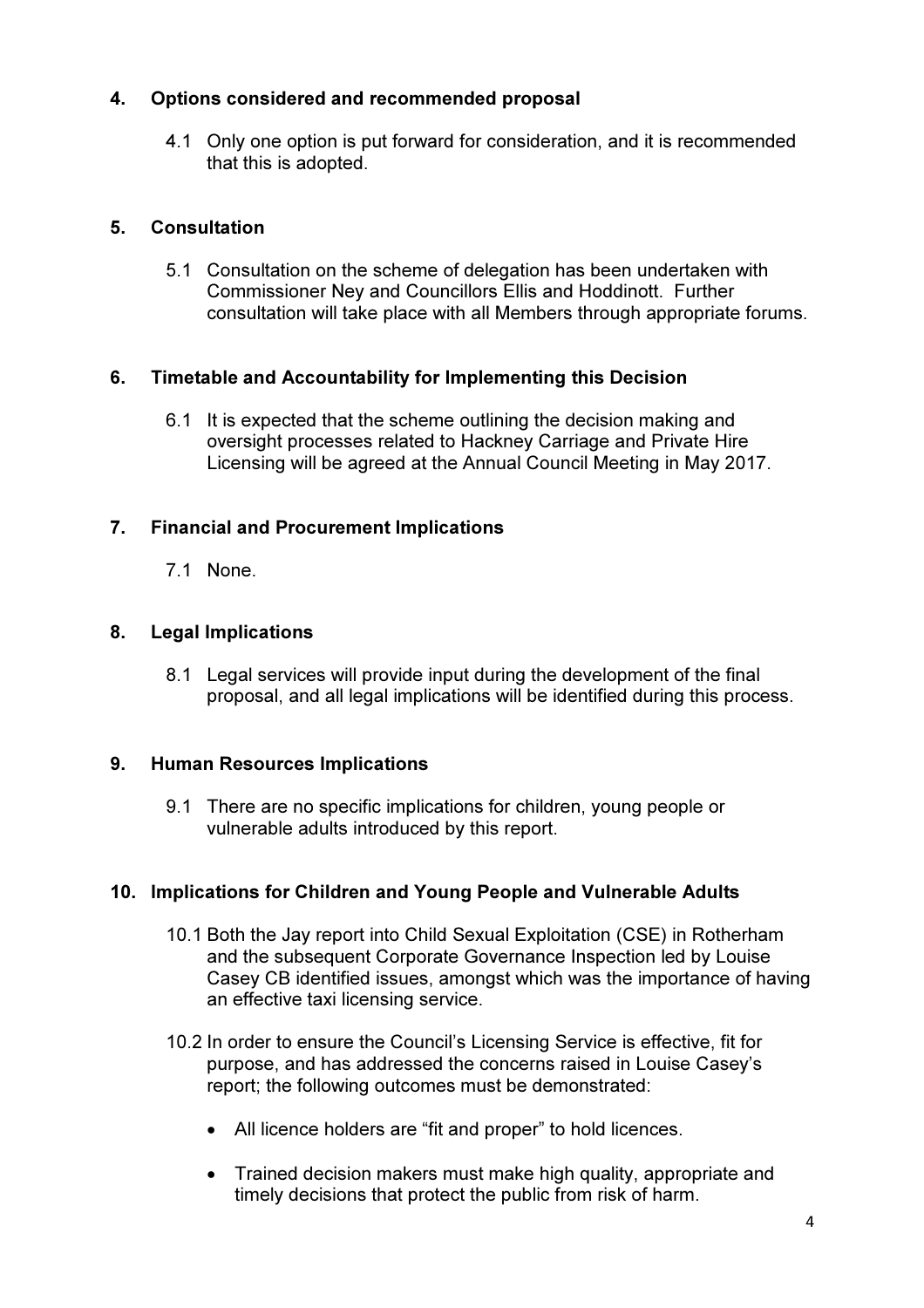- The Licensing Service uses all available statutory powers appropriately, proactively and reactively, to disrupt criminal activity (including CSE and related activity).
- The licensing team must consistently provide high quality, timely processing of licensing applications.
- The Council's Private Hire and Hackney Carriage Licensing Policy will be effectively implemented.
- 10.3 In order to address this, the service has developed a performance management framework and improvement plan to provide assurance that the outcomes identified above are achieved.
- 10.4 At the heart of the new policy, service improvement plan and the performance framework lies a commitment to the protection of the public, safeguarding children and the vulnerable and the prevention of crime and disorder. The effective implementation of the licensing policy and the standards that it contains plays an important part in the protection of children and vulnerable people in Rotherham.

# 11. Equalities and Human Rights Implications

11.1 There are no specific equalities or human rights implications introduced by this report.

## 12. Implications for Partners and Other Directorates

12.1 There are no specific implications for partners and other directorates introduced by this report.

## 13. Risks and Mitigation

- 13.1 Failure of the Council to effectively discharge its licensing function may compromise public safety.
- 13.2 Responsibility for ensuring compliance with the policy rests with team and service management, with appropriate overview and scrutiny by Commissioner Ney and members of the Licensing Board.

## 14. Accountable Officer(s)

Alan Pogorzelec – Business Regulation Manager Regeneration and Environment 01709 254955, alan.pogorzelec@rotherham.gov.uk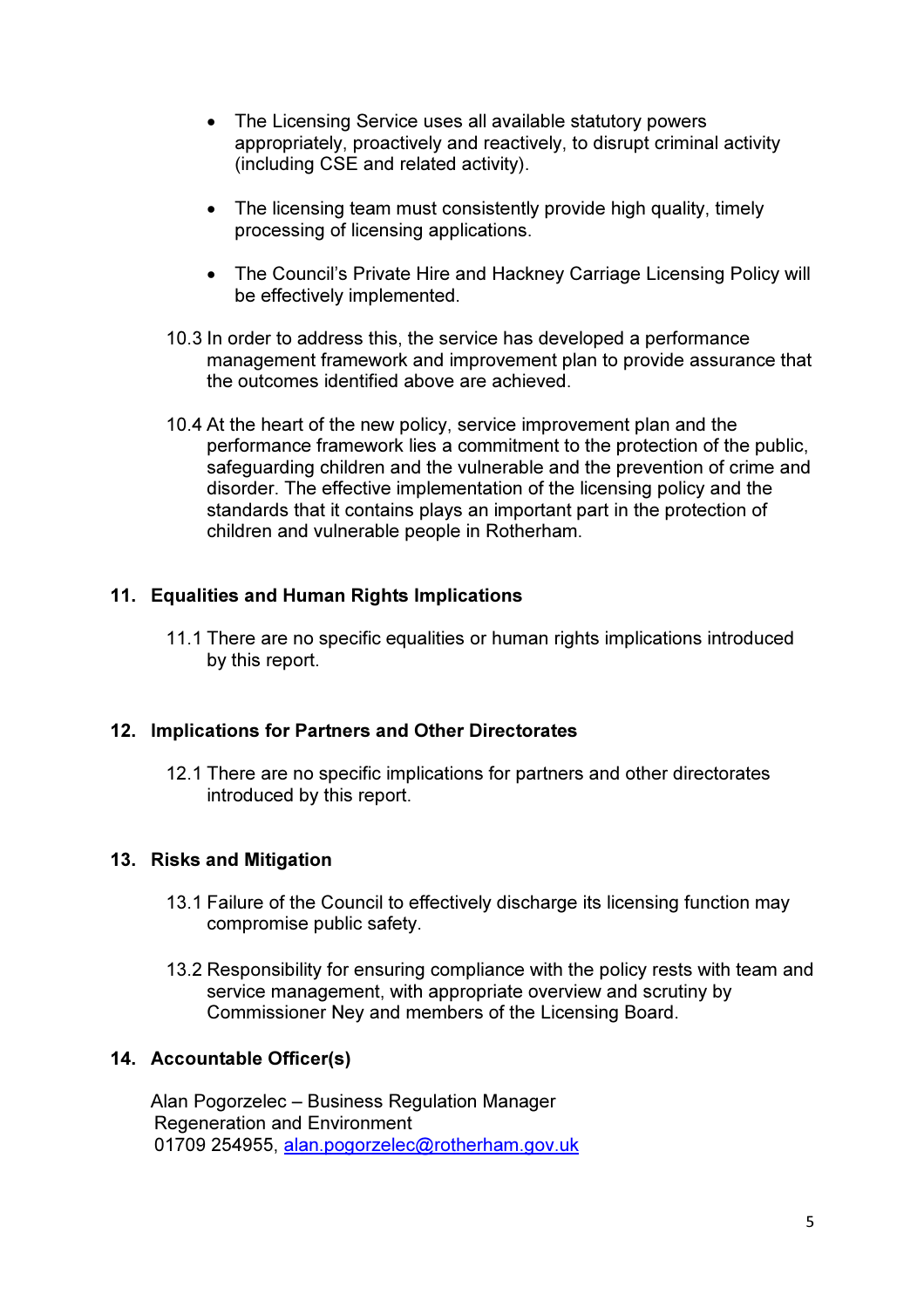# Appendix 1

## Proposed scheme outlining the decision making and oversight processes related to Hackney Carriage and Private Hire Licensing.

#### Delegation of decision making responsibility – hackney carriage and private hire licensing

The Council has appointed a Licensing Board to discharge the licensing functions which are outlined in the Scheme of Delegation for Members and Officers (appendix 9 of the Council's Constitution). The Scheme of Delegation states that the determination of matters relating to the Council's Statutory Licensing functions regarding hackney carriage and private hire licensing are the responsibility of the Licensing Board. Specific reference is made to the review and approval of fees and charges, and the review / approval of any terms and conditions that relate to a licence.

The Scheme of Delegation also provides for the Licensing Board to establish Sub-Committees as required from time to time.

In order to provide for the effective discharge of the Council's functions in relation to hackney carriage and private hire licensing, the Licensing Board will establish a subcommittee to consider individual applications for the review, renewal or grant of hackney carriage and private hire licences. All applications relating to hackney carriage and / or private hire licensing will be determined by a Licensing Board Sub-Committee, with the following exemptions:

#### Grant or renewal of driver licences:

The Assistant Director of Community Safety and Street Scene (or an officer authorised or appointed by them) is authorised to issue licences in the following circumstances:

- A new application where the applicant's DBS Disclosure Certificate shows no convictions or adverse information.
- A new application where the applicant's DBS Disclosure Certificate shows only convictions / cautions under the following circumstances:
	- o 11 years have elapsed since the date of the most recent conviction, and
	- o it is the applicant's only offence, and
	- $\circ$  the offence did not result in a custodial sentence, and
	- o the offence did not involve a sexual element, violence (or fear of violence) or illegal / controlled drugs, and
	- o there is no additional information on the Disclosure Certificate that has been provided at the discretion of the Chief Officer of Police.
- A renewal application where the applicant's DBS Disclosure Certificate shows no additional convictions or adverse information that has not previously been considered by the Commissioner or Licensing Board, and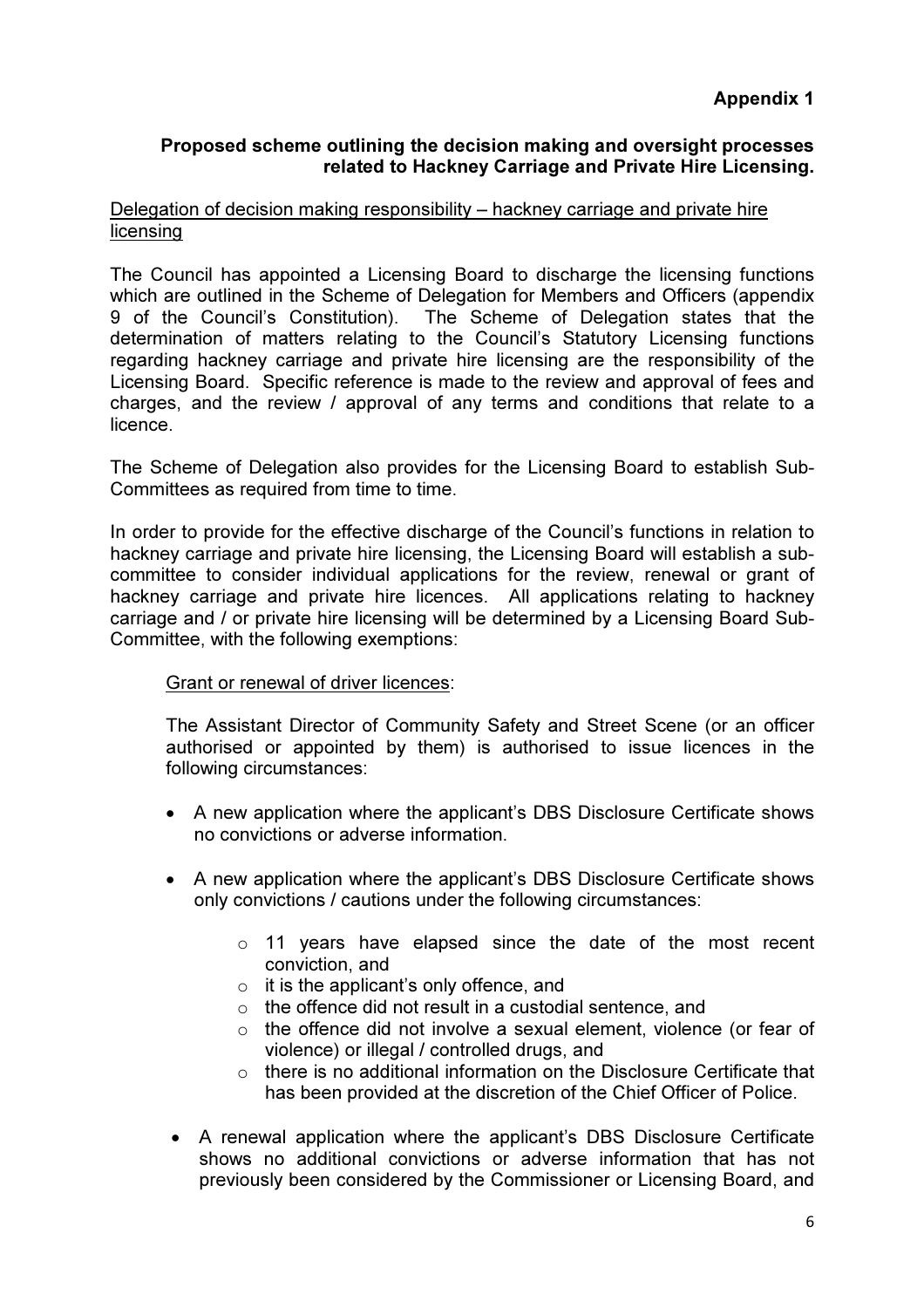there has been no break in the licence period since the matter was considered.

#### Immediate revocation or suspension of driver licences:

The Assistant Director of Community Safety and Street Scene (or in their absence the Strategic Director for Regeneration and Environment or an officer authorised or appointed by them) is authorised to revoke or suspend driver licences in the following circumstances:

- Where an immediate revocation or suspension is considered to be necessary in the interests of public safety. This decision will only be taken following consultation with the Chair of the Licensing Board, where possible.
- Where a suspension is required for administrative reasons, such as failure to provide satisfactory documentation.

#### Grant or renewal of vehicle licences:

The Assistant Director of Community Safety and Street Scene (or an officer authorised or appointed by them) is authorised to determine all vehicle licence applications.

#### Suspension of vehicle licences:

The Assistant Director of Community Safety and Street Scene (or an officer authorised or appointed by them) is authorised to suspend vehicle licences in the following circumstances:

- Where a suspension is considered to be necessary in the interests of public safety (such as when the vehicle is in such a state of disrepair that it presents a risk to public safety).
- Where a suspension is required for administrative reasons, such as failure to provide satisfactory documentation.

#### Grant or renewal of Private Hire Operator Licences:

The Assistant Director of Community Safety and Street Scene (or an officer authorised or appointed by them) is authorised to issue licences in the following circumstances:

- A new application where the applicant's DBS Disclosure Certificate shows no convictions or adverse information.
- A new application where the applicant's DBS Disclosure Certificate shows only convictions / cautions under the following circumstances:
	- o 11 years have elapsed since the date of the most recent conviction, and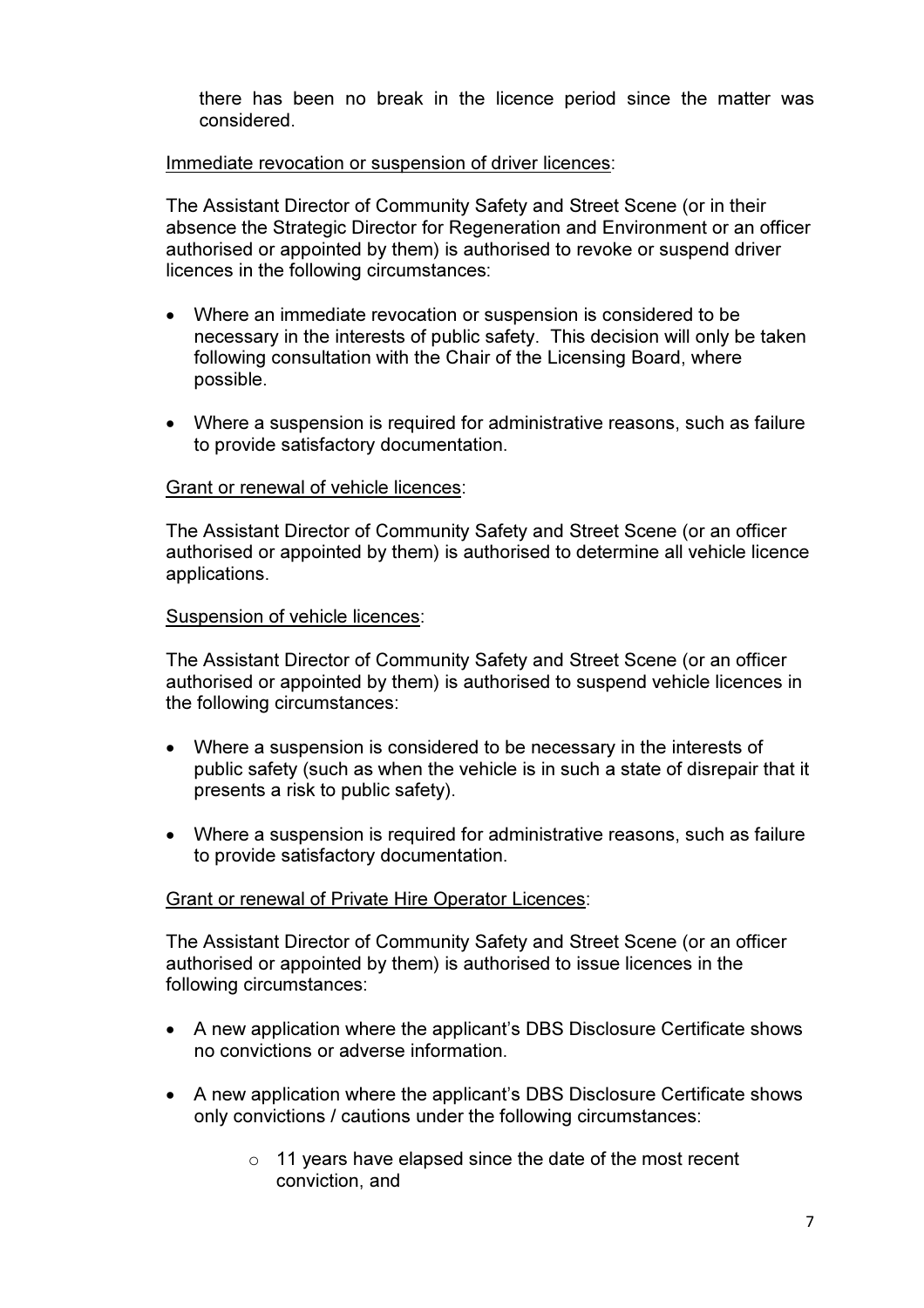- $\circ$  it is the applicant's only offence, and
- o it did not result in a custodial sentence, and
- $\circ$  the offence did not involve a sexual element, violence (or fear of violence) or illegal / controlled drugs, and
- $\circ$  there is no additional information on the Disclosure Certificate that has been provided at the discretion of the Chief Officer of Police.
- A renewal application where the applicant's DBS Disclosure Certificate shows no additional convictions or adverse information that has not previously been considered by the Commissioner or the Licensing Board, and there has been no break in the licence period since the matter was considered.

#### Suspension of Private Hire Operator licences:

The Assistant Director of Community Safety and Street Scene (or an officer authorised or appointed by them) is authorised to suspend operator licences in the following circumstances:

- Where a suspension is considered to be necessary in the interests of public safety. This decision will only be taken following consultation with the Chair of the Licensing Board, where possible.
- Where a suspension is required for administrative reasons, such as failure to provide satisfactory documentation.

#### Revocation of licences:

The Assistant Director of Community Safety and Street Scene (or an officer authorised or appointed by them) is authorised to revoke operator licences and / or driver licences in the following circumstances:

• Where a revocation is considered to be necessary in the interests of public safety. This decision will only be taken following consultation with the Chair of the Licensing Board, where possible.

The Licensing Board (or sub-committee) retains the right to review any licence / licence application and take further action should the Chair of the Licensing Board consider it necessary to do so.

The Assistant Director of Community Safety and Street Scene reserves the right to refer any application to the Licensing Board (or sub-committee) should the Assistant Director consider it necessary to do so.

In addition to the determination of licence applications, the following functions are delegated to the Licensing Board (or sub-committee in appropriate cases):

> • The power to make amendments to the Council's Hackney Carriage and Private Hire Licensing Policy is delegated to the Licensing Board.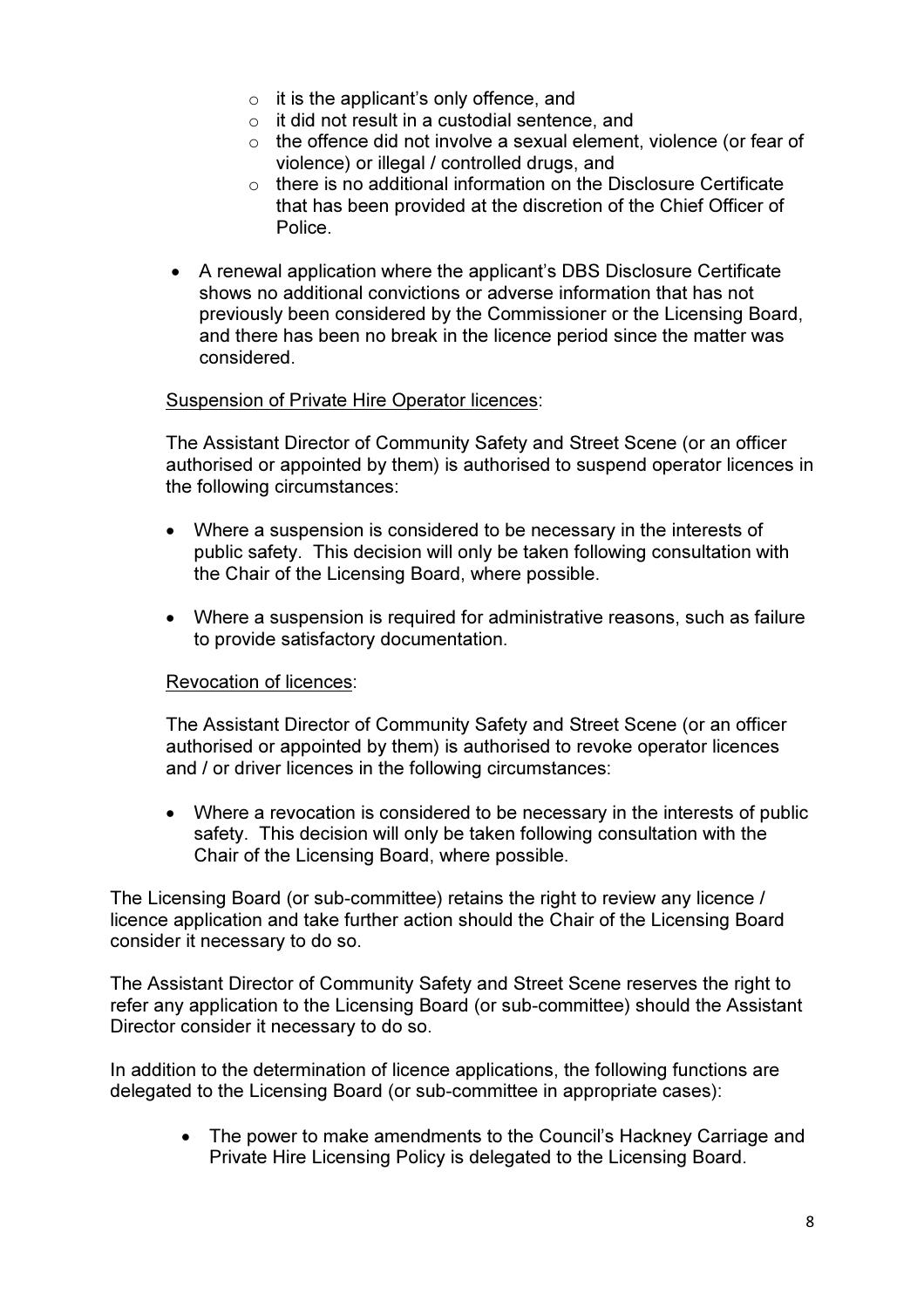- The power to authorise officers to deviate from the requirements of the Hackney Carriage and Private Hire Licensing Policy is delegated to the Licensing Board. In urgent cases, the Licensing Board has authorised the Chair and / or Vice Chair of the Licensing Board to act on behalf of the Licensing Board on a case by case basis. In cases where the Chair and / or Vice Chair have acted in accordance with this delegation, the matter will be reported to the next available Licensing Board (or subcommittee) for review and ratification.
- In cases where an appeal against a council decision has been upheld by a court, the decision to instruct the council's legal service to lodge an appeal to a higher court is delegated to the Chair and / or Vice Chair of the Licensing Board. This decision will be made in consultation with appropriate officers from the council's Licensing and Legal Services. In cases where the Chair and / or Vice Chair have acted in accordance with this delegation, the matter will be reported to the next available Licensing Board (or sub-committee) for review and ratification.

The Licensing Board will also provide an oversight role in relation to the delivery of the licensing service – further detail on this is provided later in this briefing note.

#### Oversight by Service and Senior Management

The responsibility for the effective delivery of the Council's licensing service is that of the Assistant Director for Community Safety and Street Scene.

In order to ensure the Council's Licensing Service is effective, fit for purpose, and has addressed the concerns raised in Louise Casey's report; it is considered that the following outcomes must be demonstrated:

**Outcome 1** All licence holders are "fit and proper" to hold licences.

Outcome 2 Trained decision makers must make high quality, appropriate and timely decisions that protect the public from risk of harm.

Outcome 3 The Licensing Service uses all available statutory powers appropriately, proactively and reactively, to disrupt criminal activity (including CSE and related activity).

Outcome 4 The licensing team must consistently provide high quality, timely processing of licensing applications.

Outcome 5 The Council's Private Hire and Hackney Carriage Licensing Policy will be effectively implemented.

A series of performance measures have been developed to provide confidence and reassurance in the effectiveness of the Licensing Service. This performance framework addresses each of the outcomes referred to above, and gives detail on a number of measures are that will indicate whether the desired outcomes are being met. The Licensing Performance Framework has been agreed by the Senior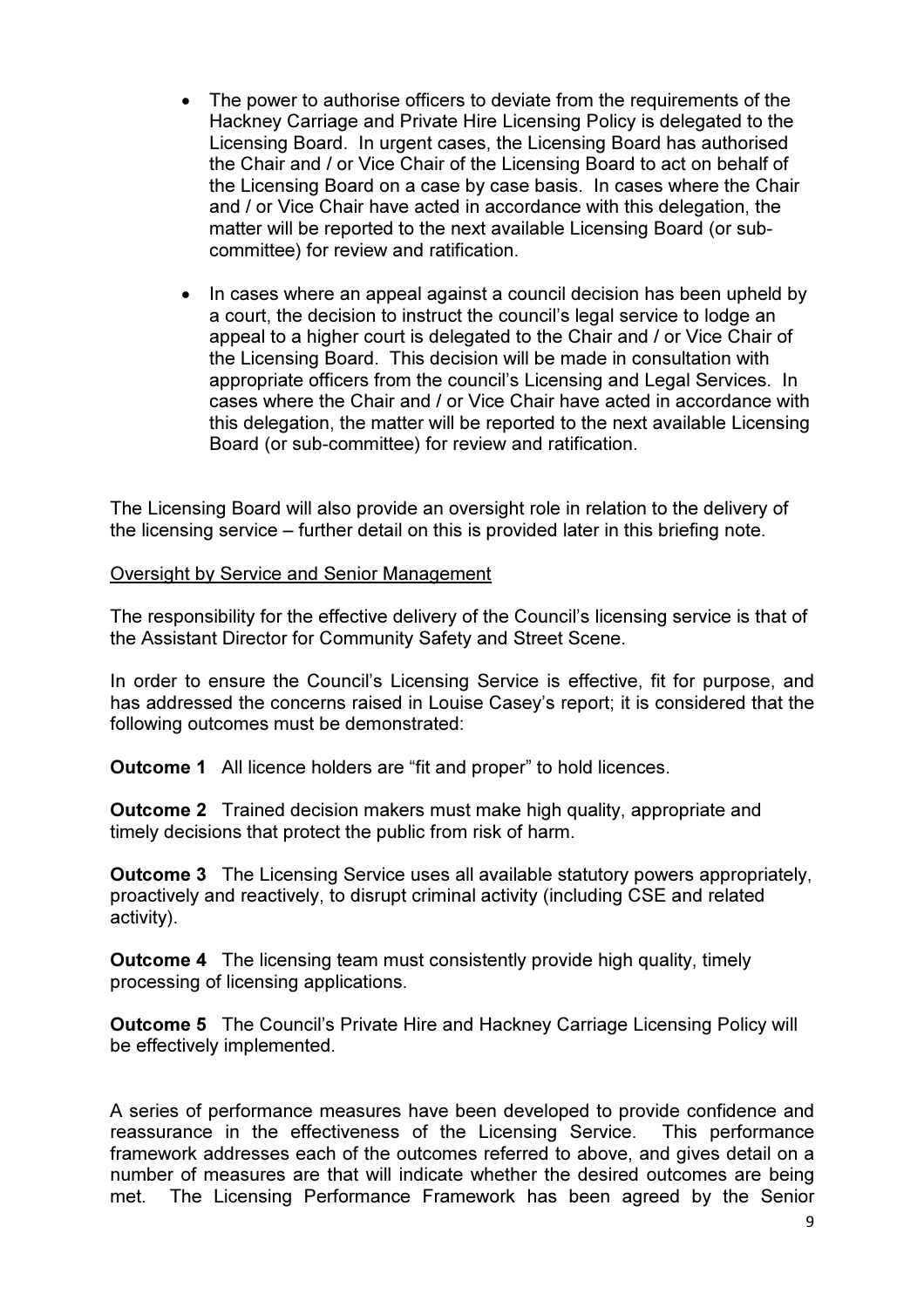Leadership Team. A report is presented to the Senior Leadership team each quarter that details performance against the framework, and provides reassurance to the senior team that the service is being delivered effectively.

In addition, the Licensing function features heavily on the Council's Internal Audit Programme and service management have taken ownership of any action / improvement plans that are developed as a result of the findings of an Internal Audit review.

#### Oversight by Elected Members of the Council

It is essential that there is effective Member oversight in relation to the delivery of the Council's Licensing function. This includes oversight of both the Licensing Board itself, and of those functions that are delegated to officers. Oversight by Elected Members will take place via three separate strands.

1. The Licensing Board will be provided with a report each quarter that details performance against the Licensing Performance Framework. This report will be similar to the quarterly report presented to the Senior Leadership Team, but will also include the outcome of any comments made by the Senior Team regarding the report, and give details of any actions that were requested in order to address any areas of concern / note.

In addition, the quarterly report will include detail on the following matters:

- Policy implementation or revision to the policy content
- An overview of decisions made in relation to applications
- A summary of appeal cases that have been considered by the Courts
- An overview of enforcement activity and the results of pre-planned enforcement operations
- Any general issues affecting the licensing service (staffing issues for example).

The quarterly report will be presented by a Senior Manager from the service, with a recommendation that the Licensing Board formally note the report and provide comments in relation to it.

- 2. The formal minutes of each Licensing Board and / or Sub-Committee will be referred to the next Council Meeting for review and acceptance. This will ensure that matters regarding Licensing are brought to the attention of all Council Members, and information is not restricted to those that have been appointed to the Licensing Board.
- 3. It is within the Terms of Reference of the Overview and Scrutiny Management Board (OSMB) to monitor and hold to account the performance of service delivery within the council. In addition, the OSMB may review and scrutinise the decision making processes or actions taken in connection with the discharge of statutory functions.

It is therefore proposed that the work programme of the OSMB includes an appraisal of decisions made by officers (in line with the Scheme of Delegation) and those of the Licensing Board / Sub-Committee. These appraisals will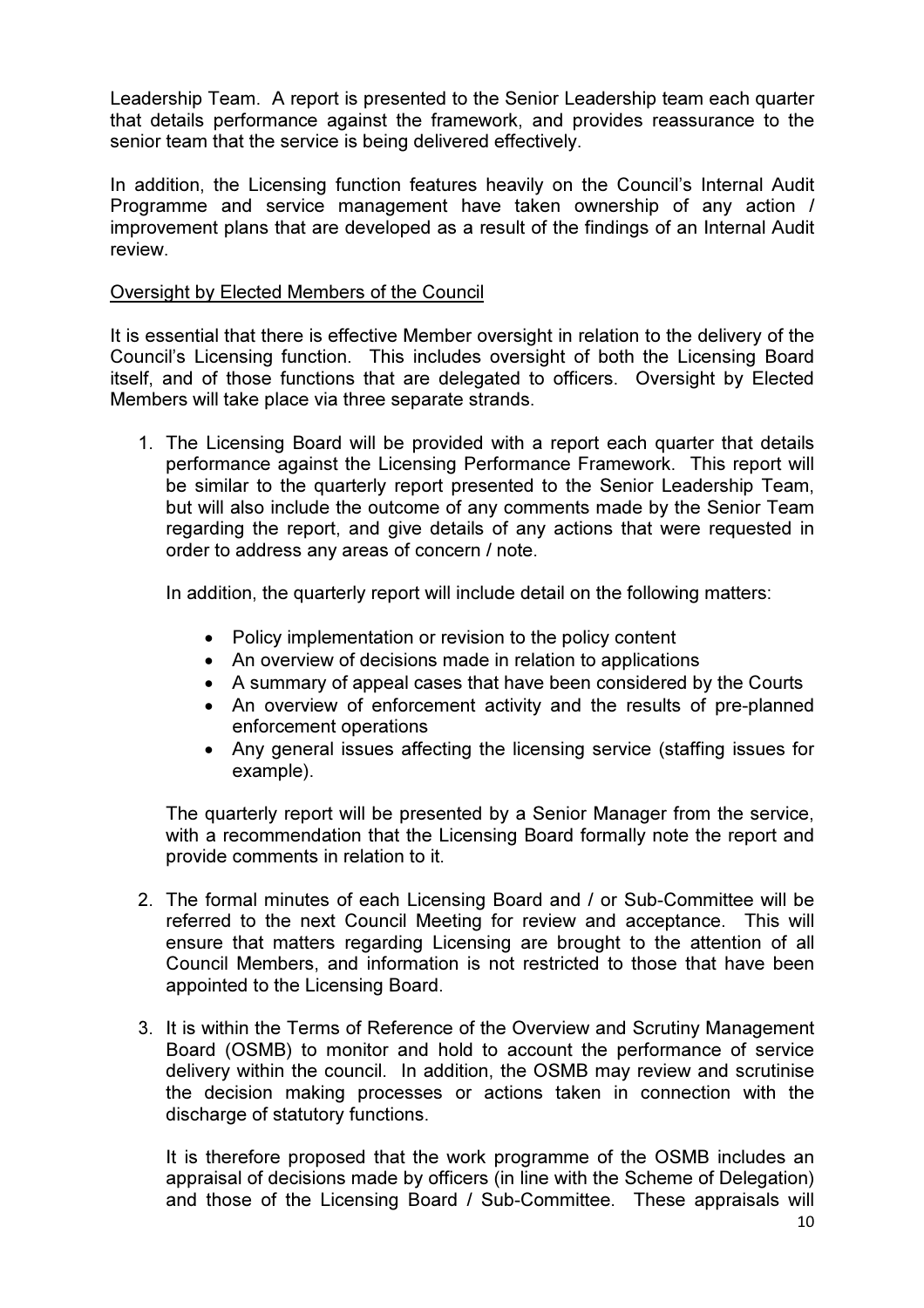include a review of the paperwork that was provided to the Board / Committee prior to the decision being made, and consideration of the decision in light of the information presented at the meeting (and detailed in the decision notice issued following the meeting). Although the OSMB will not have the ability to amend decisions (except in extreme cases where the decision was clearly wrong), it will nonetheless provide an additional level of scrutiny of both officer and Elected Member decision making.

In addition, the OSMB will consider in detail the report (or elements of it) that is reported to the Licensing Board on a quarterly basis. Members of the OSMB will request further information as necessary in order to provide themselves with appropriate assurance that the Licensing service is being delivered in accordance with statutory and policy requirements.

#### Oversight by Commissioner Ney

Although the powers of the local authority in relation to all licensing matters have been exercised been restored to the Council, there is an ongoing requirement for oversight by Commissioners. This role will be undertaken by Commissioner Mary Ney. The arrangements below will be in place until March 2016 and will then be reviewed with a view to scaling back the oversight as appropriate:

- Monthly Meeting of Business Regulation Manager and Chair of Licensing with Commissioner Ney for the period to March 2016 when the frequency will be reviewed . Meetings to include review of position with regard to implementing the new policy, the position regarding appeals, the position on dealing with remaining cases from the audit of drivers and review of archives, any issues arising regarding National Crime Agency and South Yorkshire Police investigations, a review of the service performance plan and functioning of the team and any other significant issues. A representative of the Council's Legal Services team is to attend as required.
- Licensing Update included on the agenda of any briefing meetings of Commissioner Ney with Cabinet Member.
- Commissioner Ney to be provided by email with agendas for all Licensing Boards, sub-committees and hearings.
- A meeting of Licensing Board is to be held in February 2017 to review progress on implementing the new Policy. Commissioner Ney is to attend this meeting.
- Commissioner Ney is to be copied into final statement of decision following any case hearings.
- Commissioner Ney to be copied into the consultation emails to the Chair of Licensing on the exercise of officer delegation to immediately revoke licenses in the interests of public safety.